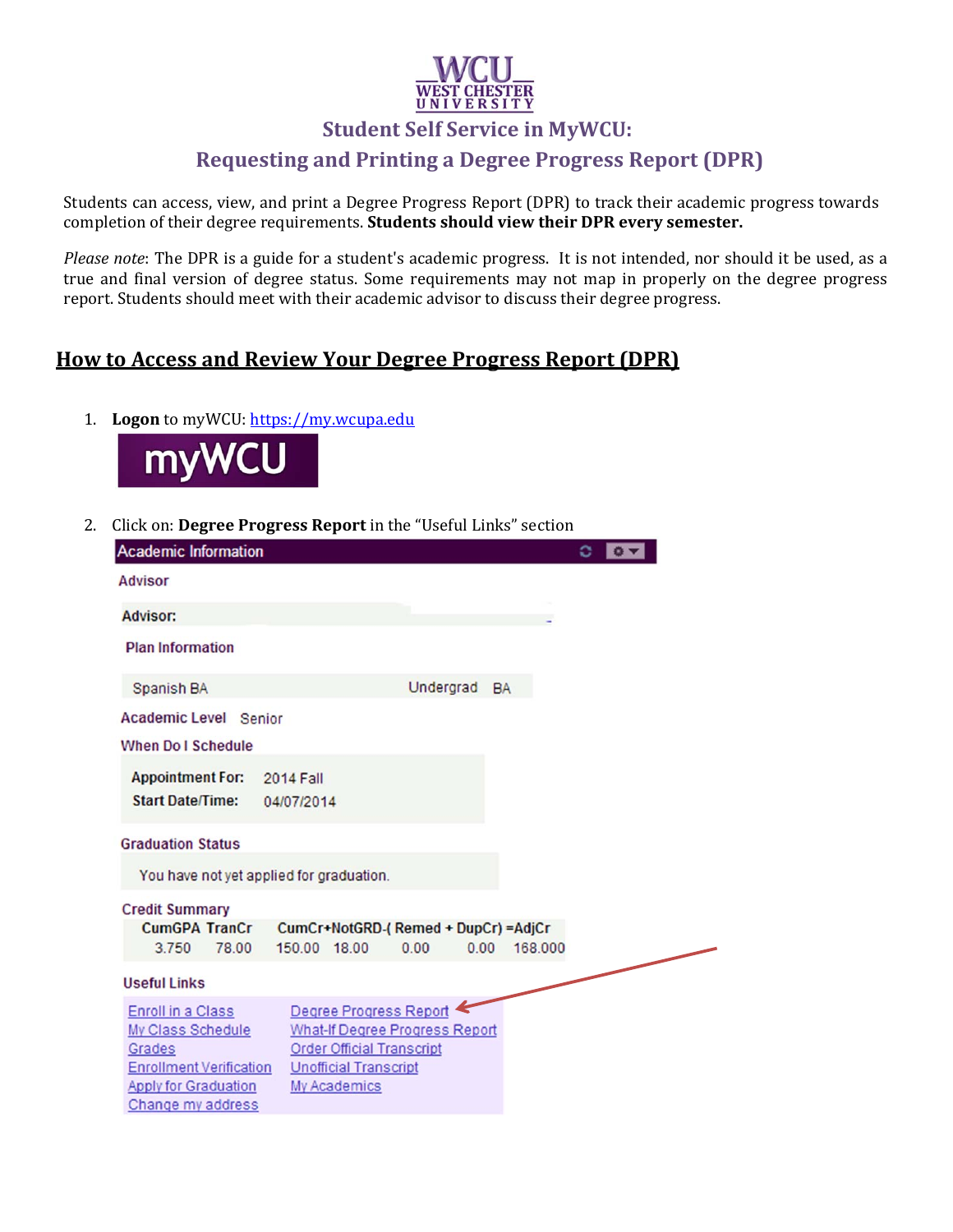

3. You will be directed to your DPR.

#### **Your name**

| <b>Class/Course Search</b>              |            | <b>Plan My Courses</b> |                       |                                                                                                                         | <b>Enroll/Drop</b> |            |                                    | <b>My Academics</b>                     |                                                                                                         |
|-----------------------------------------|------------|------------------------|-----------------------|-------------------------------------------------------------------------------------------------------------------------|--------------------|------------|------------------------------------|-----------------------------------------|---------------------------------------------------------------------------------------------------------|
| <b>My Academic Requirements</b>         |            |                        |                       |                                                                                                                         |                    |            | You can click "View Report as PDF" |                                         |                                                                                                         |
| West Chester University   Undergraduate |            |                        |                       |                                                                                                                         |                    |            |                                    | View Report as PDF                      | to download/print a PDF of your<br>DPR. The PDF is not interactive and<br>the layout will be different. |
|                                         |            |                        | <b>Credit Summary</b> |                                                                                                                         |                    |            |                                    |                                         |                                                                                                         |
| <b>Admitted Holds</b>                   |            | <b>CumGPA TranCr</b>   |                       |                                                                                                                         |                    |            |                                    | $CumCr + UngCr-(Remed + DupCr) = AdjCr$ | adjusted<br>credits<br>Total<br>towards                                                                 |
| <b>UGRD</b><br>2071                     | <b>NEN</b> | 3.472                  | 77.00                 | 188.50                                                                                                                  | 0.00               | 0.00       | 0.00                               | 188,500                                 | graduation displays here.                                                                               |
|                                         |            |                        |                       | <b>Non-Course Milestones</b>                                                                                            |                    |            |                                    |                                         |                                                                                                         |
| <b>Milestone</b>                        |            | <b>Effective Date</b>  |                       | Complete                                                                                                                |                    |            | <b>Date Completed</b>              |                                         |                                                                                                         |
| <b>PRX001</b>                           |            | 06/22/2011             |                       | Completed                                                                                                               |                    | 04/21/2010 |                                    |                                         |                                                                                                         |
| TRGT70CRS                               |            | 06/22/2011             |                       | Completed                                                                                                               |                    | 04/13/2010 |                                    |                                         |                                                                                                         |
|                                         |            |                        |                       |                                                                                                                         |                    |            |                                    |                                         |                                                                                                         |
|                                         |            |                        |                       | <b>Advisor Comments</b>                                                                                                 |                    |            |                                    |                                         | <b>Advisors</b><br>Comments<br>from<br>and                                                              |
| Added by:                               |            | Date                   |                       | Comment                                                                                                                 |                    |            |                                    |                                         |                                                                                                         |
| 1 Sykes, Rose Marie E.                  |            | 08/27/2007             |                       | Graduation Analyst Comment: Student<br>emailed to come to Registrars office for<br>general education requirement review |                    |            |                                    |                                         | Graduation Analysts will appear<br>here. This section will not appear if                                |
|                                         |            |                        |                       | Grad Anlyst Commnt: General Education                                                                                   |                    |            |                                    |                                         | there are no comments.                                                                                  |

|                        |            | AUVISUL COMMENTS                                                                                                                                      |
|------------------------|------------|-------------------------------------------------------------------------------------------------------------------------------------------------------|
| Added by:              | Date       | Comment                                                                                                                                               |
| 1 Sykes, Rose Marie E. | 08/27/2007 | Graduation Analyst Comment: Student<br>emailed to come to Registrars office for<br>general education requirement review                               |
| 2 Cureton, Dorothy H.  | 03/05/2009 | Grad Anlyst Commnt: General Education<br>requirements sch to be complete, student<br>emailed.<br>Nds 3 crs Wrtg Emph.@300 level.<br>Scheduled EDS306. |
| 3 Cureton, Dorothy H.  | 03/09/2011 | Grad Analyst Commnt: Stu emailed 3/3/11.<br>GenEds complete.                                                                                          |

WARNING: Your record may display as 'Satisfied' but there could be duplicate course issues; the same course may not be used to fulfill both requirements in the following areas:

-- The course for your Behavioral/Social Sciences requirement and Culture Cluster requirement cannot be the same.

| collapse all | expand all |                                                      |  |
|--------------|------------|------------------------------------------------------|--|
|              |            | $\sigma$ Taken $\bullet$ In Progress $\star$ Planned |  |

| D<br><b>English Composition Gen Ed</b>             |
|----------------------------------------------------|
| <b>Math Gen Ed</b>                                 |
| <b>Public Speaking Gen Ed</b>                      |
| Science Gen Ed                                     |
| Behavioral/Social Sciences Gen Ed                  |
| <b>Humanities Gen Ed</b>                           |
| Arts Gen Ed                                        |
| Interdisciplinary/Diversity                        |
| <b>Writing Emphasis Gen Ed</b><br>$\triangleright$ |
| <b>Biology Cell/Molecular S115</b>                 |

Important messages appear in red. You must read and act on them.

The "Taken", "In Progress", and "Planned" symbols denote the status of each course. Planned courses are not official enrollments.

Click on each barred section to expand or collapse the requirement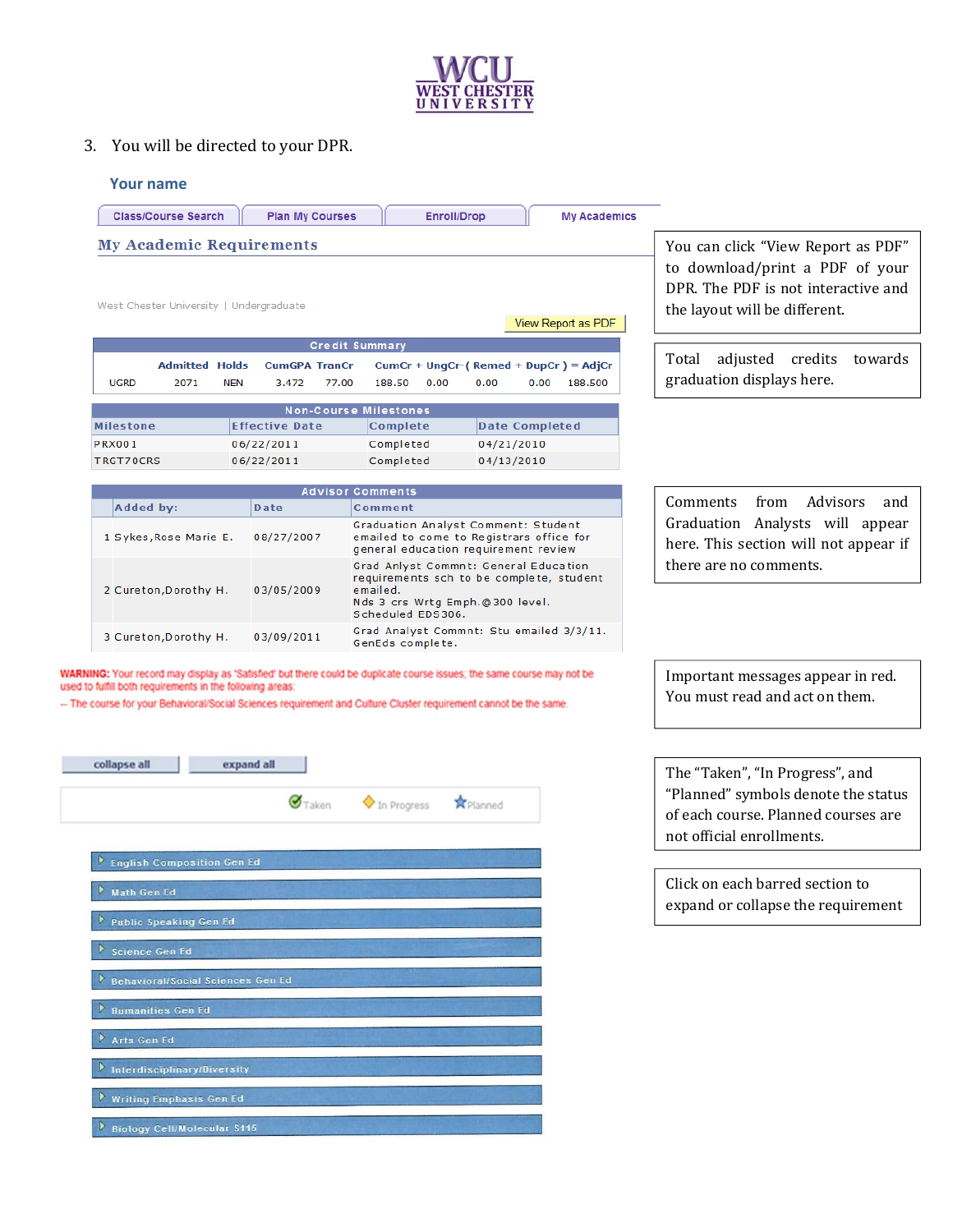

4. Take note of things "Not Satisfied".

|                | <b>Education Methods Courses</b>                               |                                   |                  |              |           |                                                                                                          |
|----------------|----------------------------------------------------------------|-----------------------------------|------------------|--------------|-----------|----------------------------------------------------------------------------------------------------------|
|                | Not Satisfied: Education Methods Courses                       |                                   |                  |              |           |                                                                                                          |
|                |                                                                |                                   |                  |              |           |                                                                                                          |
|                | <b>Education Methods Courses</b>                               | When a requirement is "Not        |                  |              |           |                                                                                                          |
|                | Not Satisfied: Education Methods Courses - complete 11 courses | Satisfied", you will see the "Not |                  |              |           |                                                                                                          |
|                |                                                                |                                   |                  |              |           | Satisfied" detail.                                                                                       |
|                | · Courses: 11 required, 7 taken, 4 needed                      |                                   |                  |              |           |                                                                                                          |
|                |                                                                |                                   |                  |              |           |                                                                                                          |
|                |                                                                |                                   |                  |              |           |                                                                                                          |
|                | The following courses may be used to satisfy this requirement: |                                   |                  |              |           |                                                                                                          |
| Course         | Description                                                    | Units                             | When             | Grade Status |           |                                                                                                          |
| <b>EDA 341</b> | <b>Inclus/Rdg Cont</b>                                         |                                   | 3.00 2009 Spring | A            | $\bullet$ |                                                                                                          |
|                | Democracy and Ed                                               |                                   | 3.00 2008 Spring | А            | $\bullet$ |                                                                                                          |
| <b>EDF 300</b> |                                                                |                                   |                  |              |           |                                                                                                          |
| <b>EDM 300</b> | <b>Intro Ed Tech Inte</b>                                      |                                   | 3.00 2008 Fall   | А            | $\bullet$ |                                                                                                          |
| <b>EDP 250</b> | <b>Educational Psych</b>                                       |                                   | 3.00 2008 Fall   | А            | Ø         |                                                                                                          |
| <b>EDP 351</b> | <b>Evaluation &amp;</b><br>Measurement                         |                                   | 3.00 2008 Fall   | А            | Ø         |                                                                                                          |
| <b>EDR 341</b> | Inclus/Rdg Cont                                                | 3.00                              |                  |              |           |                                                                                                          |
| <b>EDS 306</b> | <b>Tchg Prin/Fld Exp</b>                                       |                                   | 3.00 2009 Spring | А            | Ø         |                                                                                                          |
| <b>EDS 411</b> | Stu Tch Sec 1 Half                                             | 6.00                              |                  |              |           |                                                                                                          |
| <b>EDS 412</b> | Stu Tch Sec 2 Half                                             | 6.00                              |                  |              |           |                                                                                                          |
| <b>ENG 390</b> | <b>Tchg Eng Sec Sch</b>                                        | 3.00                              |                  |              |           | You can then use the active link<br>for a class to enroll in the class<br>when the enrollment period for |

**5.** Repeating a Course--Important Information! When you repeat a course, both enrollments will show in the DPR. Since credit can only be earned once, one enrollment will be removed when the repeated course has a final grade.